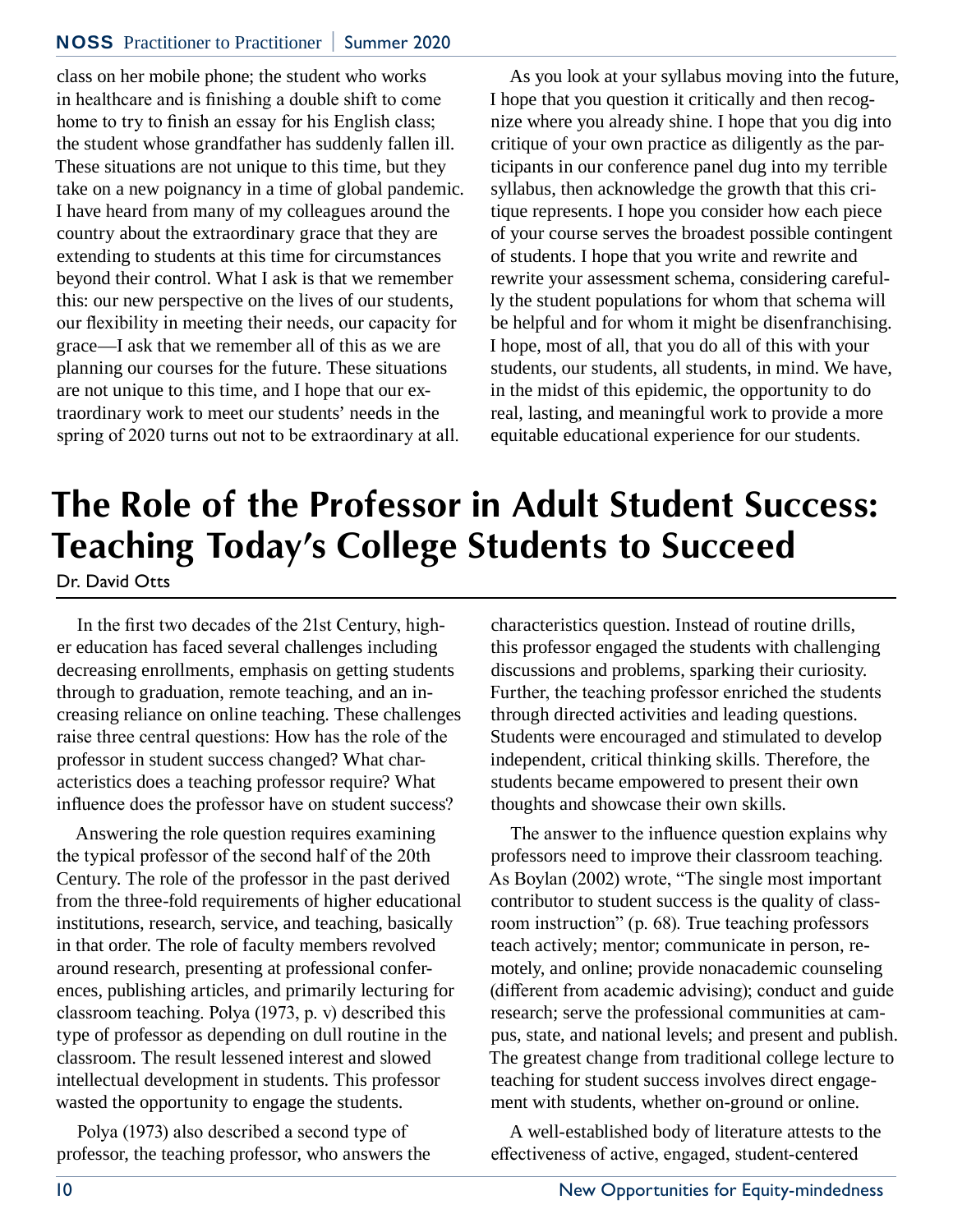teaching and how the teaching professor contributes to student success. Both Carroll (1963) and Bloom (1968) identified the quality of teaching as one of the five main variables involved in Mastery Learning. In his 25-year retrospective, Carroll (1989) explained that teaching quality grew from the characteristics of the teacher, the preparation of teaching materials, and the use of mastery learning procedures. Casazza and Silverman (1996) wrote about the student-centric belief system and philosophic basis of a successful college teacher. Walker and Plata (2000) found confirmation in some research that the instructor is the factor most closely related to student success when showing sensitivity to the emotional needs as well as the subject area needs of the students. Tinto (2012, p. 5) wrote about the role for the professoriate to establish clear and high expectations, provide academic and social support, provide frequent assessment of and timely feedback on student progress, and actively involve students with others in the class. Supiano (2018, April 15) reported that two papers, presented at an annual meeting of the American Educational Research Association (AERA) about introductory courses, reached the important conclusion that academic departments should use their best, most experienced faculty to teach introductory and general education courses. The first impression students have of a discipline is the first teacher in the first course. A good impression leads to better completion and retention. The influence of teaching professors extends beyond classroom or online interactions. McMurtrie (2020) reported that the 20th anniversary of the National Survey of Student Engagement (NSSE) showed about a 10% increase in the number of first–year students who discuss career plans and additional topics with professors outside of class. Seniors who reported an increase in diverse (not limited to classroom) interactions rose 12% from 2004 to 2019.

# **Becoming a Teaching Professor**

The two professor types identified by Polya (1973) can be categorized as the unengaged professor and the teaching professor. To clarify how the teaching of each type influences student success, a comparison of major characteristics of the two types follows. Practitioners may find value in adding a self-comparison to these.

#### **First, the characteristics of the unengaged professor:**

- Primary teaching style: lecture, drill, routine, uninspiring, wasted opportunity.
- Out-of-class engagement with students: minimal, distracted.
- Primary focus: self-centric; secondary concern for students and teaching
- Professional goals: primarily promotion, tenure, reputation, research, and publications.

#### **Second, the characteristics of the teaching professor:**

- Primary teaching style: engaging, encouraging, enriching, and empowering
- Out of class engagement with students: office visits, consultations (FaceTime and Zoom type meetings for online classes), phone calls, supporting student activities (sports, music, drama, other)
- Primary focus: student-centric; cares about the person as well as the student
- Professional goals: student success in and beyond the classroom, service to colleagues, promotion, and tenure.

The teaching professor works to achieve one main Teaching Goal: Take the students from where they are and move them to or beyond where they should be when the class is over as possible. To accomplish this goal, the teaching professor strives to meet the instructional, emotional, and personal needs of students. Goal attainment means helping students achieve their personal educational goals while contributing to institutional and departmental goal completion.

# **Principal Teaching Guidelines: The Four E's**

No single method produces the same results for everyone. No one size fits most, let alone all. Therefore, as a practitioner of 30 plus years, I offer four guidelines as a scaffold for other practitioners to build their own teaching professor model. Each person should adopt, adapt, and modify these guidelines to personalize the specifics needed to grow into the best teaching professor possible.

**Engage**: meet the students where they are both in and out of class, on the academic and personal levels;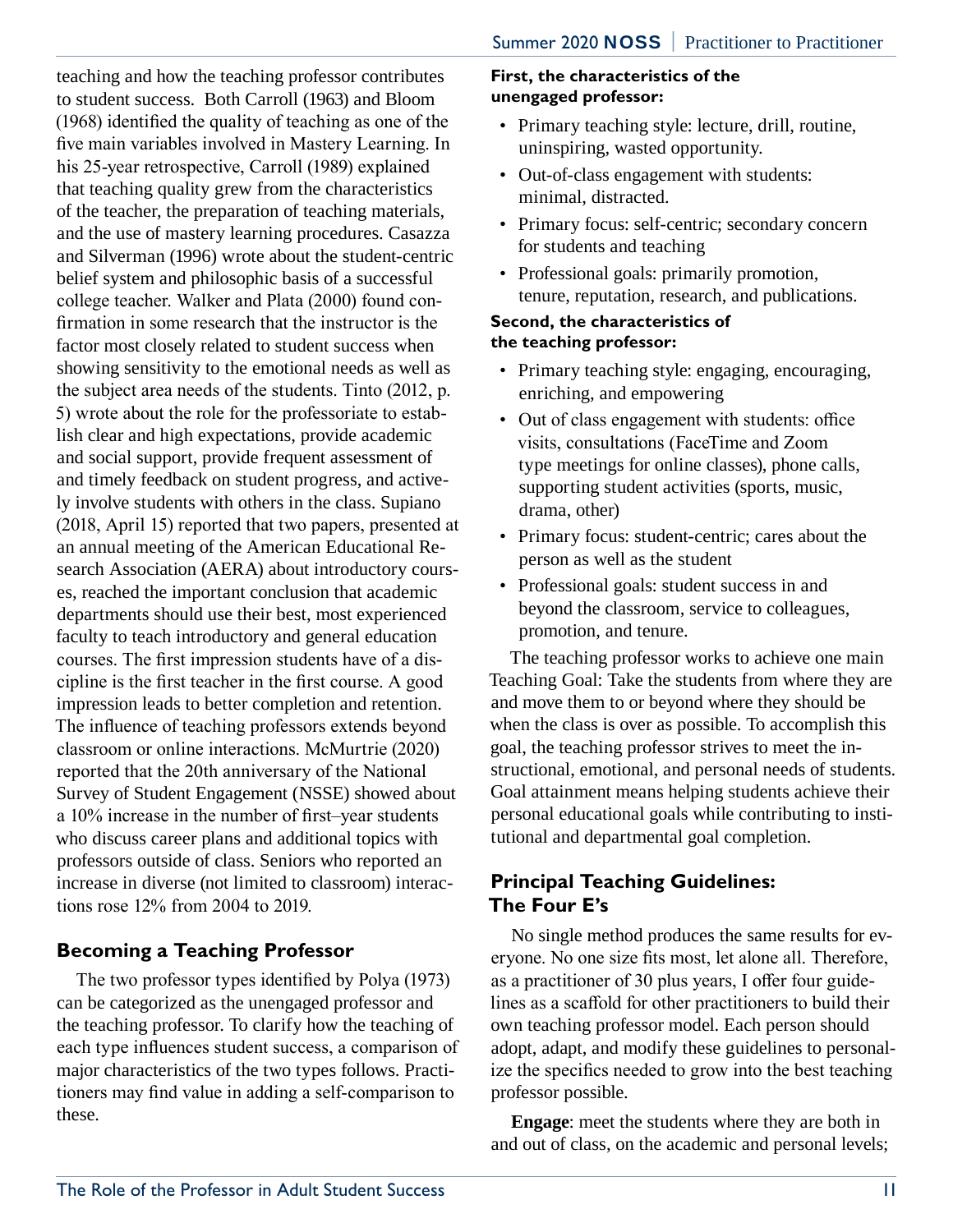#### NOSS Practitioner to Practitioner **|** Summer 2020

remember that students are people, too. Ask them to share something memorable on the first day. Attend a recital, a play, or a sporting event where the student participates.

**Enrich**: require active participation; ask and listen (let them teach each other and you); provide clear, essential, and direct instruction, scaffolds, and supports. Use formative assessment and guided instruction. Begin new concepts inductively, then model how to apply the concept deductively to similar situations. Provide opportunities for students to help themselves and each other. Use humor appropriately and set the standard high.

**Encourage**: use meaningful praise and provide timely, specific feedback (corrective, not punitive), say please and thank you often and with true feeling. Remember what being a student was like. Respond positively to students. Find something they can contribute to the class and let the other class members experience the contribution.

**Empower**: provide informal and formal opportunities for success; offer choices and a time to shine as individuals and in groups (See the Appendix for examples that I use in freshman mathematics classes).

## **What I have learned about the practice of teaching: 8 tips to adopt and adapt:**

- 1. Meet them where they really are. Listen to what they say, as well as what they do not say but need someone to hear.
- 2. Provide a reason to learn. Use directed reading activities, challenges just within their grasps, and opportunities to shine.
- 3. Actively engage students in the learning process. Ask them what to do or what they see. Allow a student to answer another student's question.
- 4. Model the behavior expected. Show what to do when making a mistake; how to mess up, 'fess up, fix it, and learn from it.
- 5. Set high expectations and require stretch goals, then provide scaffolding and support so that students pursue and achieve them. Involve students singly and in small groups in class activities. Allow students to share insights and ideas.
- 6. Remember that students are people who sometimes struggle to overcome exterior obstacles (those outside of the classroom) and provide assistance. Know and direct them to the proper campus agency for help that exceeds the instructor's ability to provide. Lend an ear when a student needs someone to listen. Keep chocolate and peppermints on the desk.
- 7. Delegate a learning and reporting tasks to students in small groups and provide minimal direction. Give them their task and free them to accomplish it (the creativity is amazing).
- 8. Reduce the anxiety. Students need someone they can depend on. The need someone who will find a way for them to be successful at some personal level.

**A personal goal I keep in mind**: Become the teaching professor I would have wanted to have as a student.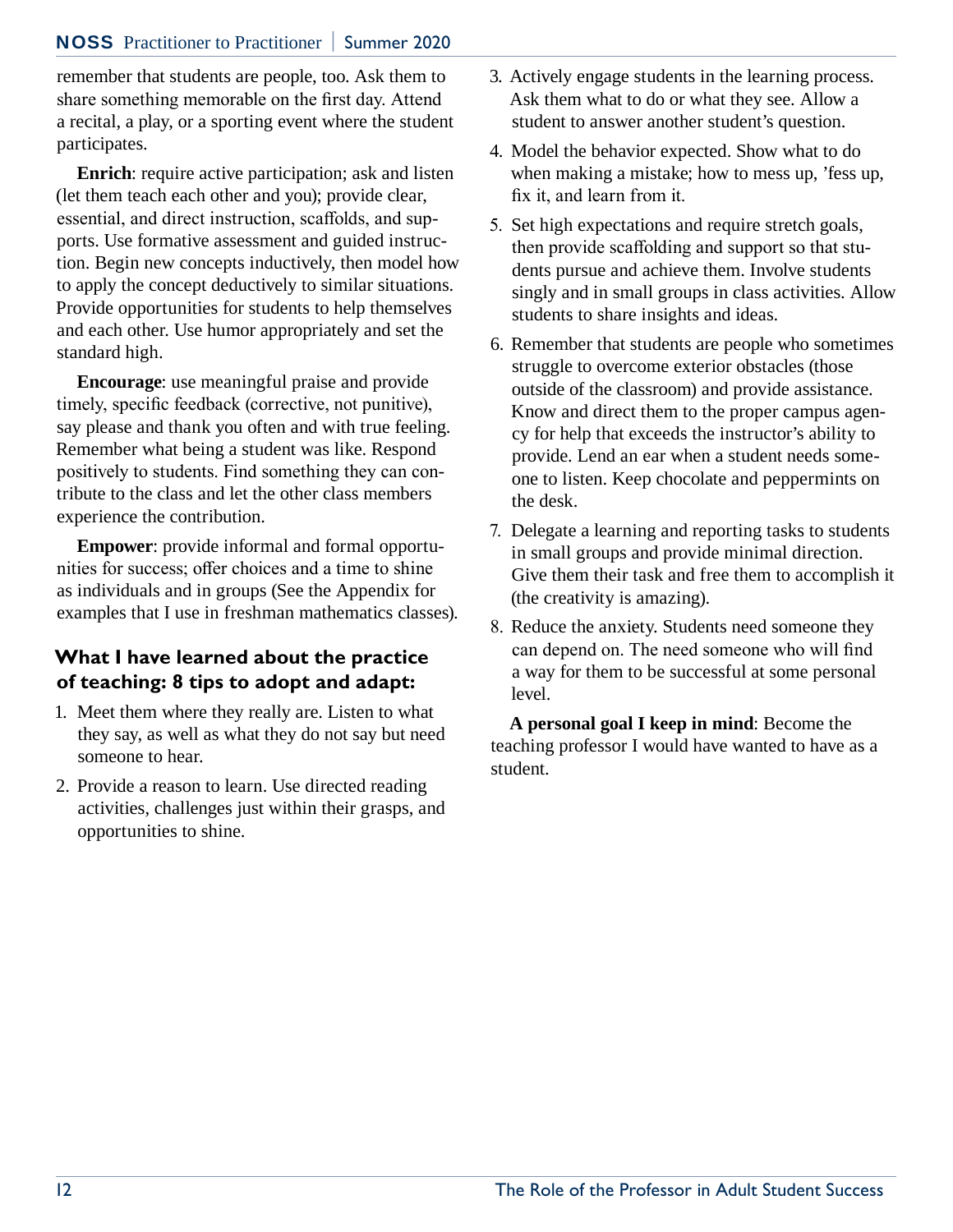### **References**

- Bloom, B. S. (1968, May). Learning for mastery. 12 p. reprint from Evaluation Comment, Los Angeles, CA, Center for the Study of Evaluation of Instructional Progress. Available from Regional Educational Laboratory for the Carolinas and Virginia, Mutual Plaza, Durham, NC, 27701. Retrieved from: https://eric. ed.gov/?id=ED053419
- Boylan, H. R. (2002). What works: Research-based best practices in developmental education. Boone, NC: Continuous Quality Improvement Network with the Center for Developmental Education.
- Carroll, J. B. (Jan. Feb. 1989). The Carroll model: A 25-year retrospective and prospective view. Educational Researcher 18 (1), pp. 26-31. Retrieved from: https://www.jstor.org/ stable/1176007?seq=1#metadata\_info\_tab\_contents
- Carroll, J. B. (1963). A model of school learning. Teachers College Record, 64, 723-733.
- Casazza, M. & Silverman, S. (2017). Student voices: We believe in you. Bloomington, IN: iUniverse.
- Davenport, J. & Davenport, J. A. (Spring 1985). A chronology and analysis of the andragogy debate. Adult Education Quarterly 35(3), 152-159.
- McMurtrie, B. (2020, February 20). More students report talking with their professors outside of class. Here's why that matters. Teaching Newsletter from The Chronicle of Higher Education.
- Mezirow, J. (1990). How critical reflection triggers transformative learning. Fostering Critical Reflection in Adulthood: A Guide to Transformative and Emancipatory Learning. 1-6.
- Polya, G. (1973). How to solve it: A new aspect of mathematical method (2nd ed.). Princeton, NJ: Princeton Paperback, Princeton University Press.
- Supiano, B. (2018, April 15). It matters a lot who teaches introductory courses. Here's why. The Chronicle of Higher Education, Teaching section, April 29 issue.
- Tinto, V. (2012). Completing college: Rethinking institutional action. University of Chicago Press.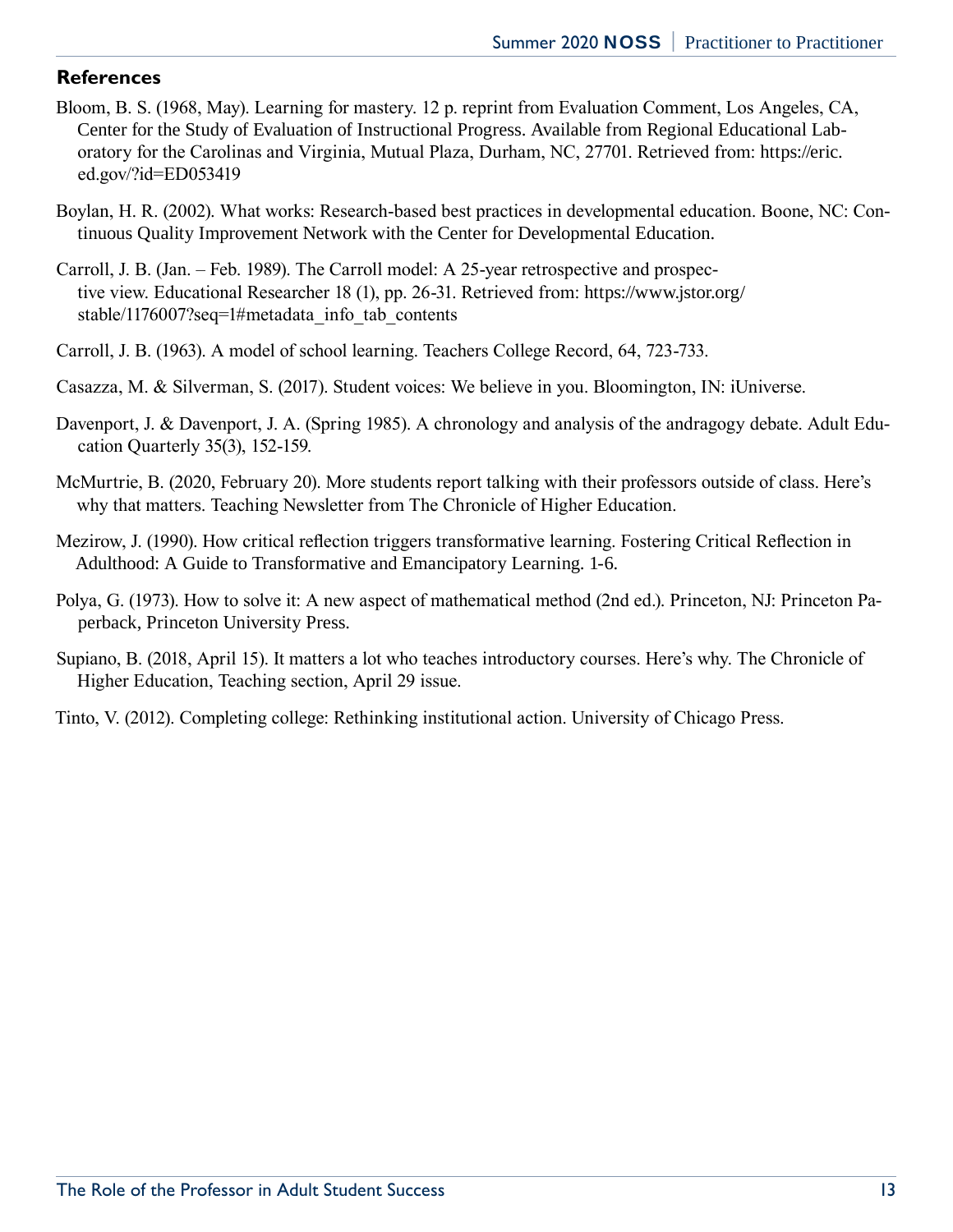# **Appendix**

## **Group Guidelines and Topics for In-class Presentations (Dr. O)**

## *General guidelines*:

- All presentations must use a spreadsheet, Prezzie or PowerPoint presentation, a poster, or typed documents on the document camera.
- Each group member must verbally present some of the information during the presentation and identify the role he, she, or it had in crafting the. presentation.
- Presentations must be at least 10 minutes and at most 20 minutes long.
- Dr. O determines any extra credit earned by the group. (Appropriate use of visuals, music, and humor will be rewarded)

#### *Topics*:

- 1. Forensics: Determining the relationship of limb bone lengths to height. You will measure the upper arm and lower arm bones and height of team members, then find a method to calculate the height when you know the length of the arm bones.
- 2. College costs: Determine the fees and tuition for a bachelor's degree at MTSU for BOTH a 4- and a 5-year bachelor degree program for a student attending full time (minimum of 12 hours per semester), plus compare instate to out-of-state costs. You may use a standard 120–hour degree or a specific degree program for one of the group members. You need to decide whether you will complete your degree with or without taking summer classes.
- 3. Using Roman Numerals: Explain the what, when, and how of Roman Numerals and show at least 7 examples of modern uses, with evidence (photos from around town, or other evidence).
- 4. Probability: Define theoretical probability, then use it to calculate all the theoretical probabilities of rolling a sum of a one through a twelve inclusive on two fair dice. Explain how each one was calculated and present your results in a Table of Probabilities, including the odds in favor and against rolling each number. P0int out interesting probabilities and patterns that you find (same probability for different sums, most likely sum, and least likely sum, for examples).
- 5. Sets: Use a standard deck of 52 cards to explain the following concepts from sets: Universal set, Null set, elements of a set, Cardinal number of a set, subsets and proper subsets, union, intersection, show how to calculate and then demonstrate all possible subsets of sets with 3 and 4 elements, the Cardinal Number Formula for sets:  $n(A \cup B) = n(A) + n(B) - n(A \cap B)$ .

*Alternative Demonstration:* Use Venn diagrams to demonstrate all the above. Include diagrams with elements inserted and the same diagrams with shading.

- 6. Counting: Dr. O gives a 10-item vocabulary quiz with each unit test. Explain the counting process needed and use it to determine the total number of ways that he can arrange the key for each of the following quizzes:
	- 1) 10 terms and 10 definitions
	- 2) 10 terms and 11 definitions
	- 3) 10 terms and 9 definitions (one used twice)

Next, calculate the probability of guessing all 10 items correctly as a rational fraction and display all results in a Table of probabilities.

7. Financing a new vehicle: You need to buy a new vehicle. You have \$8000 for a down payment and can get a 1.9% loan. Using data from www.edmunds.com, compare the price, interest on the loan, total cost, and monthly payments for a 48- month loan, and total cost to purchase each of three vehicles: 1) a compact car, 2) a mid-size car, and 3) a small SUV.